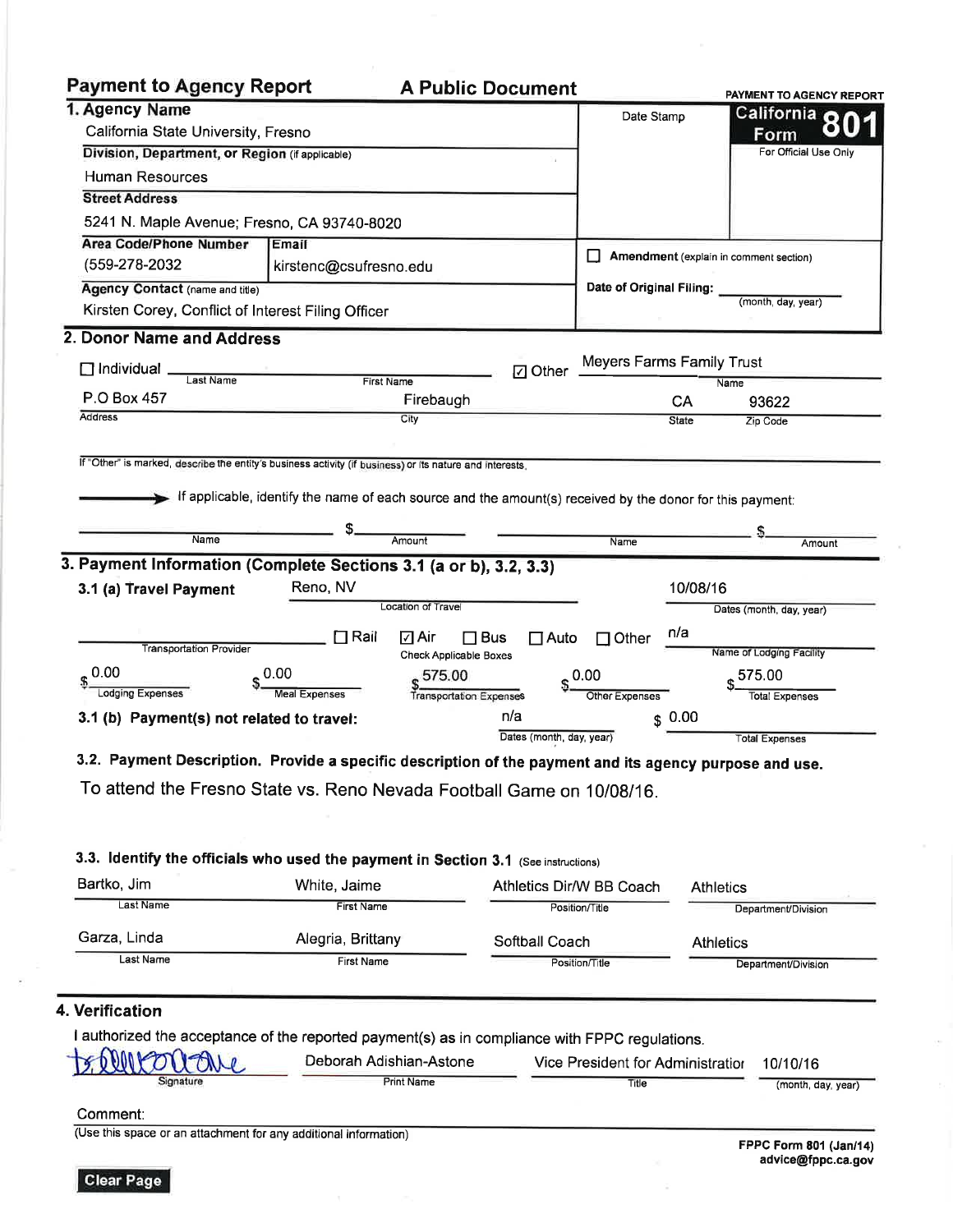# **Payment to Agency Report**

## **A Public Document**

| ו מאוויפווי וט השפחטא ולפטטו ו                     |                                                                                                                                                                                          | A PUDIIC DOCUMENT         |                          | PAYMENT TO AGENCY REPORT               |
|----------------------------------------------------|------------------------------------------------------------------------------------------------------------------------------------------------------------------------------------------|---------------------------|--------------------------|----------------------------------------|
| 1. Agency Name                                     |                                                                                                                                                                                          |                           | Date Stamp               | <b>California</b>                      |
| California State University, Fresno                |                                                                                                                                                                                          |                           |                          | Form                                   |
| Division, Department, or Region (if applicable)    |                                                                                                                                                                                          |                           |                          | For Official Use Only                  |
| <b>Human Resources</b>                             |                                                                                                                                                                                          |                           |                          |                                        |
| <b>Street Address</b>                              |                                                                                                                                                                                          |                           |                          |                                        |
| 5241 N. Maple Avenue; Fresno, CA 93740-8020        |                                                                                                                                                                                          |                           |                          |                                        |
| <b>Area Code/Phone Number</b>                      | Email                                                                                                                                                                                    |                           |                          |                                        |
| (559-278-2032)                                     | kirstenc@csufresno.edu                                                                                                                                                                   |                           |                          | Amendment (explain in comment section) |
| <b>Agency Contact (name and title)</b>             |                                                                                                                                                                                          |                           | Date of Original Filing: | (month, day, year)                     |
| Kirsten Corey, Conflict of Interest Filing Officer |                                                                                                                                                                                          |                           |                          |                                        |
| 2. Donor Name and Address                          |                                                                                                                                                                                          |                           |                          |                                        |
| Kashian<br>$\Box$ Individual                       | Edward                                                                                                                                                                                   | $\Box$ Other              |                          |                                        |
| ast Name                                           | <b>First Name</b>                                                                                                                                                                        |                           |                          | Name                                   |
| 265 E. River Park Circle                           | Fresno                                                                                                                                                                                   |                           | CA                       | 93720                                  |
| <b>Address</b>                                     | City                                                                                                                                                                                     |                           | <b>State</b>             | Zip Code                               |
|                                                    | If "Other" is marked, describe the entity's business activity (if business) or its nature and interests.                                                                                 |                           |                          |                                        |
|                                                    | If applicable, identify the name of each source and the amount(s) received by the donor for this payment:                                                                                |                           |                          |                                        |
| Name                                               | Amount                                                                                                                                                                                   |                           |                          |                                        |
|                                                    |                                                                                                                                                                                          |                           | Name                     | Amount                                 |
|                                                    | 3. Payment Information (Complete Sections 3.1 (a or b), 3.2, 3.3)                                                                                                                        |                           |                          |                                        |
| 3.1 (a) Travel Payment                             | Stanford, CA                                                                                                                                                                             |                           |                          | 10/22/16                               |
|                                                    | Location of Travel                                                                                                                                                                       |                           |                          | Dates (month, day, year)               |
|                                                    | $\Box$ Rail<br>√ Air                                                                                                                                                                     | $\Box$ Bus<br>$\Box$ Auto | $\Box$ Other             |                                        |
| <b>Transportation Provider</b>                     | <b>Check Applicable Boxes</b>                                                                                                                                                            |                           |                          | Name of Lodging Facility               |
|                                                    | 300.00                                                                                                                                                                                   |                           |                          | 300.00                                 |
| Lodging Expenses                                   | <b>Meal Expenses</b><br><b>Transportation Expenses</b>                                                                                                                                   |                           | Other Expenses           | <b>Total Expenses</b>                  |
| 3.1 (b) Payment(s) not related to travel:          |                                                                                                                                                                                          |                           | S                        |                                        |
|                                                    |                                                                                                                                                                                          | Dates (month, day, year)  |                          | <b>Total Expenses</b>                  |
|                                                    | 3.2. Payment Description. Provide a specific description of the payment and its agency purpose and use.                                                                                  |                           |                          |                                        |
|                                                    | Gift of travel to attend the Stanford vs. Colorado football game, donor relations and stewardship.<br>3.3. Identify the officials who used the payment in Section 3.1 (See instructions) |                           |                          |                                        |
| Adishian-Astone                                    | Deborah                                                                                                                                                                                  | VP for Administration     |                          | <b>Administrative Services</b>         |
| Last Name                                          | First Name                                                                                                                                                                               |                           | Position/Title           | Department/Division                    |
|                                                    |                                                                                                                                                                                          |                           |                          |                                        |
| Last Name                                          | <b>First Name</b>                                                                                                                                                                        |                           | Position/Title           | Department/Division                    |
| 4. Verification                                    | authorized the acceptance of the reported payment(s) as in compliance with FPPC regulations.                                                                                             |                           |                          |                                        |
|                                                    | Joseph I. Castro                                                                                                                                                                         | President                 |                          | 10/24/16                               |

Print Name

Comment:

Signature

Jam

(Use this space or an attachment for any additional information)

FPPC Form 801 (Jan/14) advice@fppc.ca.gov

(month, day, year)

Title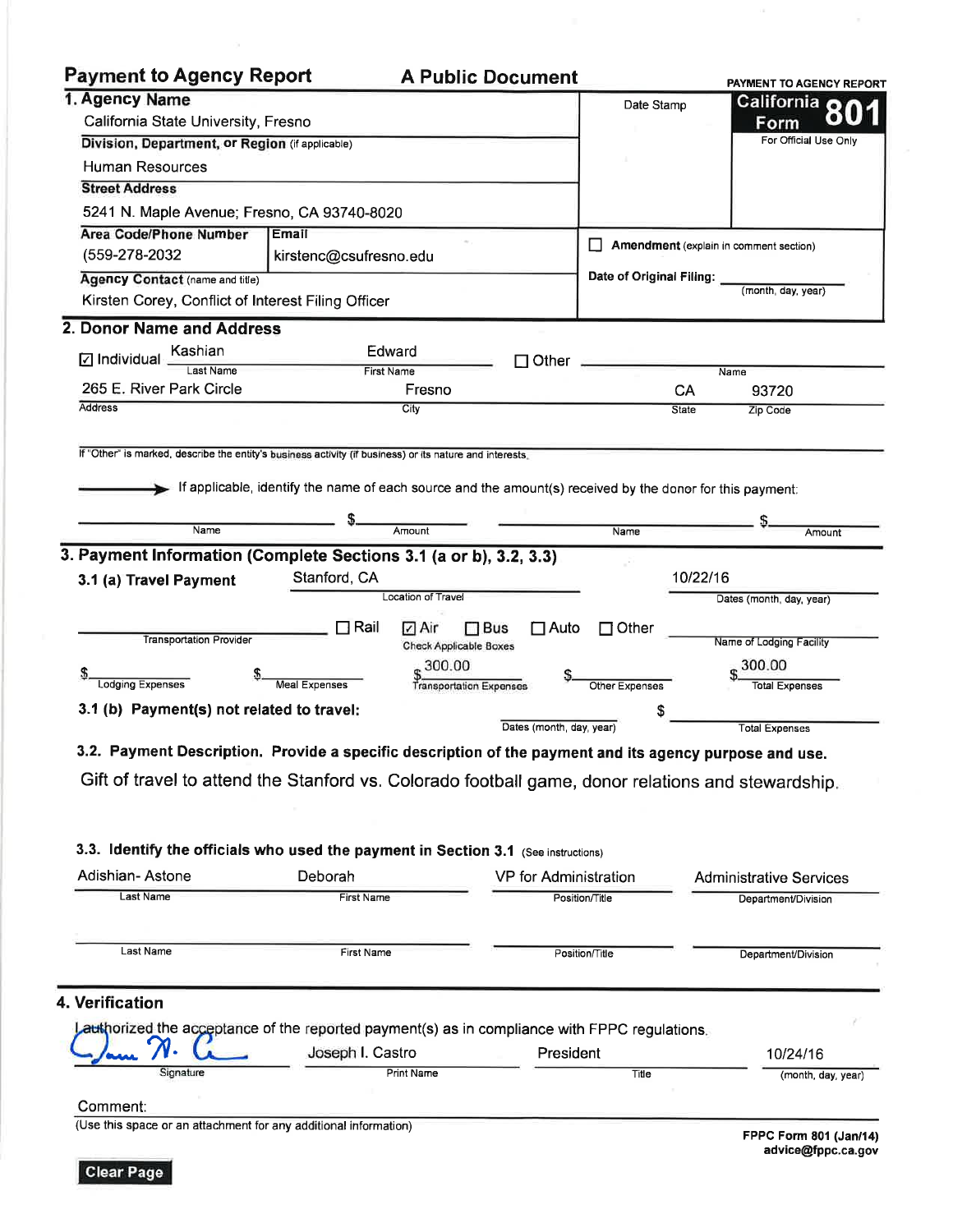#### **Payment to Agency Report A Public Document** PAYMENT TO AGENCY REPORT 1. Agency Name <u>California</u> Date Stamp California State University, Fresno Form For Official Use Only Division, Department, or Region (if applicable) Human Resources **Street Address** 5241 N. Maple Avenue; Fresno, CA 93740-8020 **Area Code/Phone Number** Email Amendment (explain in comment section) (559-278-2032 kirstenc@csufresno.edu Date of Original Filing: **Agency Contact (name and title)** (month, day, year) Kirsten Corey, Conflict of Interest Filing Officer 2. Donor Name and Address Panish Brian  $\nabla$  Individual  $\Box$  Other Last Name **First Name**  $\overline{\mathsf{Name}}$ 11111 Santa Monica Blvd #700 CA Los Angeles 90025 Address City Zip Code **State** If "Other" is marked, describe the entity's business activity (if business) or its nature and interests. If applicable, identify the name of each source and the amount(s) received by the donor for this payment: Name Amount Name Amount 3. Payment Information (Complete Sections 3.1 (a or b), 3.2, 3.3) Northern CA & State of Washington 11/07/16 3.1 (a) Travel Payment Location of Travel Dates (month, day, year)  $\Box$  Rail  $\Box$  Air  $\Box$  Bus  $\Box$  Auto  $\Box$  Other **Transportation Provider** Name of Lodging Facility **Check Applicable Boxes** 1,500.00 1,500.00 Lodging Expenses **Meal Expenses** Transportation Expenses **Total Expenses** Other Expenses 3.1 (b) Payment(s) not related to travel: Dates (month, day, year) **Total Expenses** 3.2. Payment Description. Provide a specific description of the payment and its agency purpose and use. Gift of travel to attend University business meetings. University Officials: Joseph Castro (President), Deborah Adishian-Astone (VP for Administration), Jim Bartko (Athletics Director), Terry Donovan (Senior Assoc. AD for Business Operations), and Dawn Lewis. 3.3. Identify the officials who used the payment in Section 3.1 (See instructions) Listed on 3.2. Last Name **First Name** Position/Title Department/Division Last Name **First Name** Position/Title Department/Division 4. Verification

I authorized the acceptance of the reported payment(s) as in compliance with FPPC regulations.  $A - A$ **Contractor** 

| P(X)             | Deborah Adishian-Astone | VP for Administration | 1114701            |
|------------------|-------------------------|-----------------------|--------------------|
| <b>Signature</b> | <b>Print Name</b>       | Title                 | (month, day, year) |
| `ommont:         |                         |                       |                    |

Comment:

(Use this space or an attachment for any additional information)

FPPC Form 801 (Jan/14) advice@fppc.ca.gov

 $n1$  edges